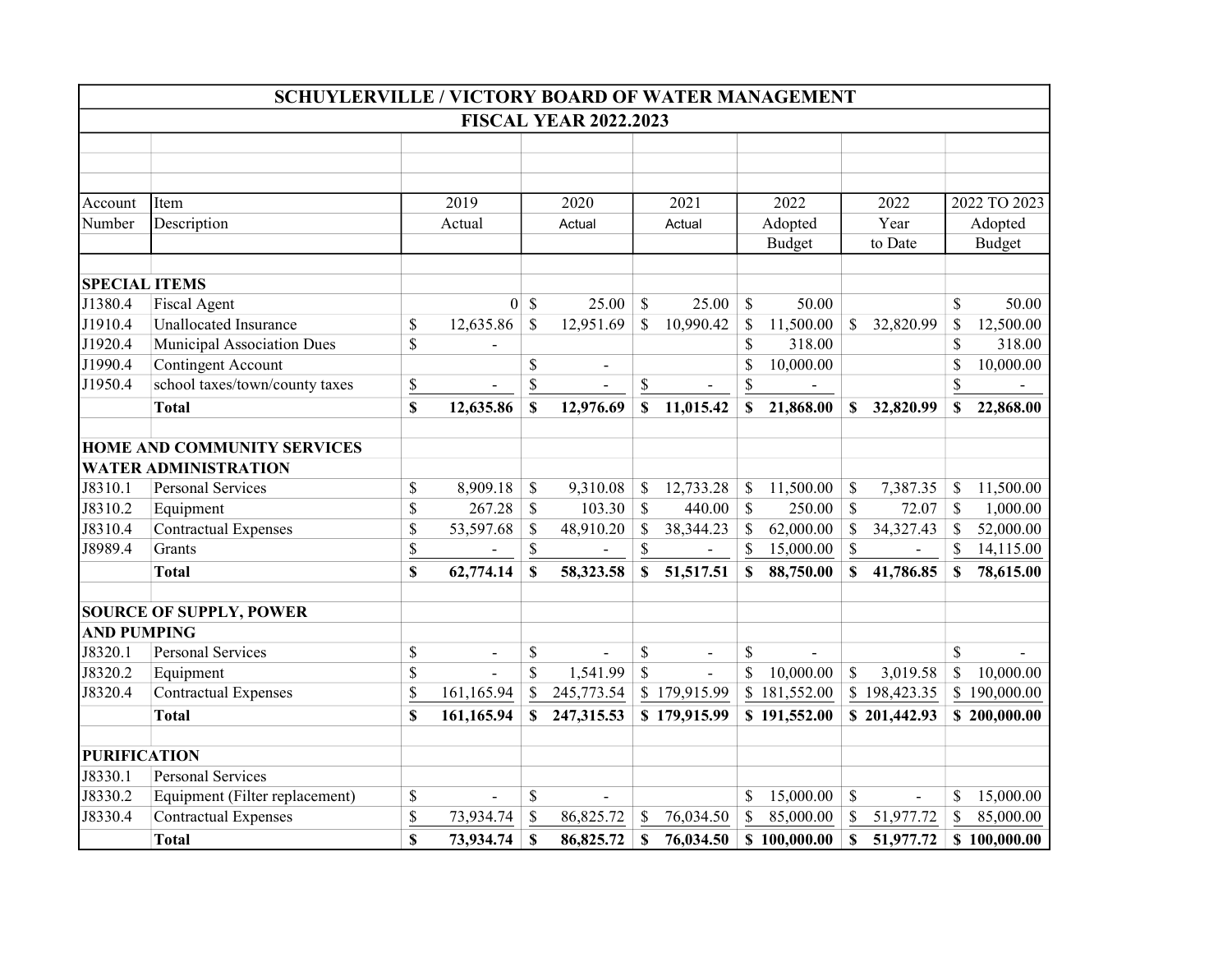|                 | <b>DISCOUNT OF WATER RENTS</b>         |                         |                                                   |                           |                              |                          |                          |                          |                          |              |                |                |               |  |
|-----------------|----------------------------------------|-------------------------|---------------------------------------------------|---------------------------|------------------------------|--------------------------|--------------------------|--------------------------|--------------------------|--------------|----------------|----------------|---------------|--|
| J8336.4         |                                        | \$                      | $\overline{\phantom{a}}$                          | $rac{s}{s}$               | $\overline{\phantom{a}}$     | $\overline{\mathcal{E}}$ | $\overline{\phantom{a}}$ | $\frac{1}{2}$            | $\overline{\phantom{a}}$ |              |                | \$             |               |  |
|                 | <b>Total</b>                           | $\overline{\mathbf{s}}$ |                                                   |                           |                              | $\overline{\mathbb{S}}$  |                          | $\overline{\mathcal{S}}$ |                          |              |                | $\overline{s}$ |               |  |
|                 |                                        |                         |                                                   |                           |                              |                          |                          |                          |                          |              |                |                |               |  |
|                 | <b>TRANSMISSION AND DISTRIBUTION</b>   |                         |                                                   |                           |                              |                          |                          |                          |                          |              |                |                |               |  |
| J8340           | <b>Distribution Capital Repairs</b>    |                         |                                                   |                           |                              |                          |                          |                          |                          |              |                |                |               |  |
| J8340.1         | <b>Personal Services</b>               | \$                      | 15,552.75                                         | $\boldsymbol{\mathsf{S}}$ | 15,324.50                    | \$                       | 14,294.97                | \$                       | 20,000.00                | \$           | 15,004.22      | \$             | 25,000.00     |  |
| J8340.2         | Equipment                              | \$                      | 17.28                                             | $\mathcal{S}$             |                              | $\mathbb{S}$             |                          | $\mathbb{S}$             | 500.00                   | $\mathbb{S}$ |                | \$             | 500.00        |  |
| J8340.4         | <b>Contractual Expenses</b>            | \$                      | 221,428.91                                        | $\mathbb{S}$              | 34,916.32                    | $\mathbb{S}$             | 11,250.20                | \$                       | 70,000.00                |              | \$126,817.62   |                | \$140,000.00  |  |
|                 | <b>Total</b>                           | \$                      | 236,998.94                                        | S                         | 50,240.82                    | \$                       | 25,545.17                | \$                       | 90,500.00                |              | \$141,821.84   |                | \$165,500.00  |  |
| <b>SUBTOTAL</b> |                                        | \$                      | 547,509.62                                        | S.                        | 455,682.34                   |                          | \$344,028.59             |                          | \$492,670.00             |              | \$469,850.33   |                | \$566,983.00  |  |
|                 |                                        |                         |                                                   |                           |                              |                          |                          |                          |                          |              |                |                |               |  |
|                 |                                        |                         |                                                   |                           |                              |                          |                          |                          |                          |              |                |                |               |  |
|                 |                                        |                         | SCHUYLERVILLE / VICTORY BOARD OF WATER MANAGEMENT |                           |                              |                          |                          |                          |                          |              |                |                |               |  |
|                 |                                        |                         |                                                   |                           | <b>FISCAL YEAR 2022.2023</b> |                          |                          |                          |                          |              |                |                |               |  |
|                 |                                        |                         |                                                   |                           |                              |                          |                          |                          |                          |              |                |                |               |  |
|                 |                                        |                         |                                                   |                           | SCHEDULE 1 - F (PAGE 2 OF 2) |                          |                          |                          |                          |              |                |                |               |  |
|                 |                                        |                         |                                                   |                           |                              |                          |                          |                          |                          |              |                |                |               |  |
|                 |                                        |                         | <b>APPROPRIATIONS - WATER FUND</b>                |                           |                              |                          |                          |                          |                          |              |                |                |               |  |
|                 |                                        |                         |                                                   |                           |                              |                          |                          |                          |                          |              |                |                |               |  |
|                 |                                        |                         |                                                   |                           |                              |                          |                          |                          |                          |              |                |                |               |  |
|                 |                                        |                         | 2019                                              |                           | 2020                         |                          | 2021                     |                          | 2022                     |              | 2022           |                | 2022-2023     |  |
|                 |                                        |                         | Actual                                            |                           | Actual                       |                          | Actual                   |                          | <b>Budget</b>            |              | Actual         |                | Adopted       |  |
|                 |                                        |                         |                                                   |                           |                              |                          |                          |                          |                          |              | to date        |                | <b>Budget</b> |  |
|                 | <b>EMPLOYEE BENEFITS</b>               |                         |                                                   |                           |                              |                          |                          |                          |                          |              |                |                |               |  |
| J9010.8         | <b>State Retirement</b>                | \$                      |                                                   | \$                        | $\overline{a}$               | $\mathbb{S}$             | 206.65                   | $\mathbb{S}$             | 54.00                    | $\mathbb{S}$ | $\overline{a}$ | \$             | 90.00         |  |
| J9030.8         | Social Security                        | $\overline{\mathbb{S}}$ | 511.50                                            | $\mathcal{S}$             | 520.80                       |                          | 598.77 \$                |                          | 521.00                   | $\mathbf S$  | 434.00         | $\mathbb{S}$   | 521.00        |  |
| J9035.8         | Medicare                               | \$                      | 119.86                                            | $\mathcal{S}$             | 122.04                       | $\mathbb{S}$             | 111.87                   | $\mathcal{S}$            | 125.00                   | $\mathbb{S}$ | 101.70         | $\mathcal{S}$  | 125.00        |  |
| J9040.8         | Workmen's Compensation (actual)        | \$                      | 23,109.94                                         | $\mathcal{S}$             | 20,096.27                    | \$                       | 19,948.23                | \$                       | 18,574.00                | $\mathbb{S}$ | 18,573.87      | $\mathbb{S}$   |               |  |
| J9050.8         | Unemployment Insurance                 | \$                      |                                                   | \$                        |                              | \$                       | 23.96                    |                          |                          |              |                |                |               |  |
| J9055.8         | Disability                             | \$                      |                                                   | \$                        |                              |                          |                          |                          |                          |              |                |                |               |  |
| J9060.8         | Hospital & Medical Insurance           | $\overline{\$}$         | $\overline{a}$                                    | \$                        | $\overline{a}$               | \$                       | 3.28                     |                          |                          |              |                |                |               |  |
| J9198.8         | Clothing Allowance (\$500./yr ea emp.) | \$                      | $\overline{\phantom{a}}$                          | \$                        | $\overline{\phantom{0}}$     | \$                       | $\overline{\phantom{a}}$ | $\$$                     | $\overline{\phantom{0}}$ |              |                | \$             |               |  |
|                 | <b>Total</b>                           | \$                      | 23,741.30                                         | \$                        | 20,739.11                    | \$                       | 20,892.76                | \$                       | 19,274.00                | $\mathbb{S}$ | 19,109.57      | $\mathbf S$    | 736.00        |  |
|                 |                                        |                         |                                                   |                           |                              |                          |                          |                          |                          |              |                |                |               |  |